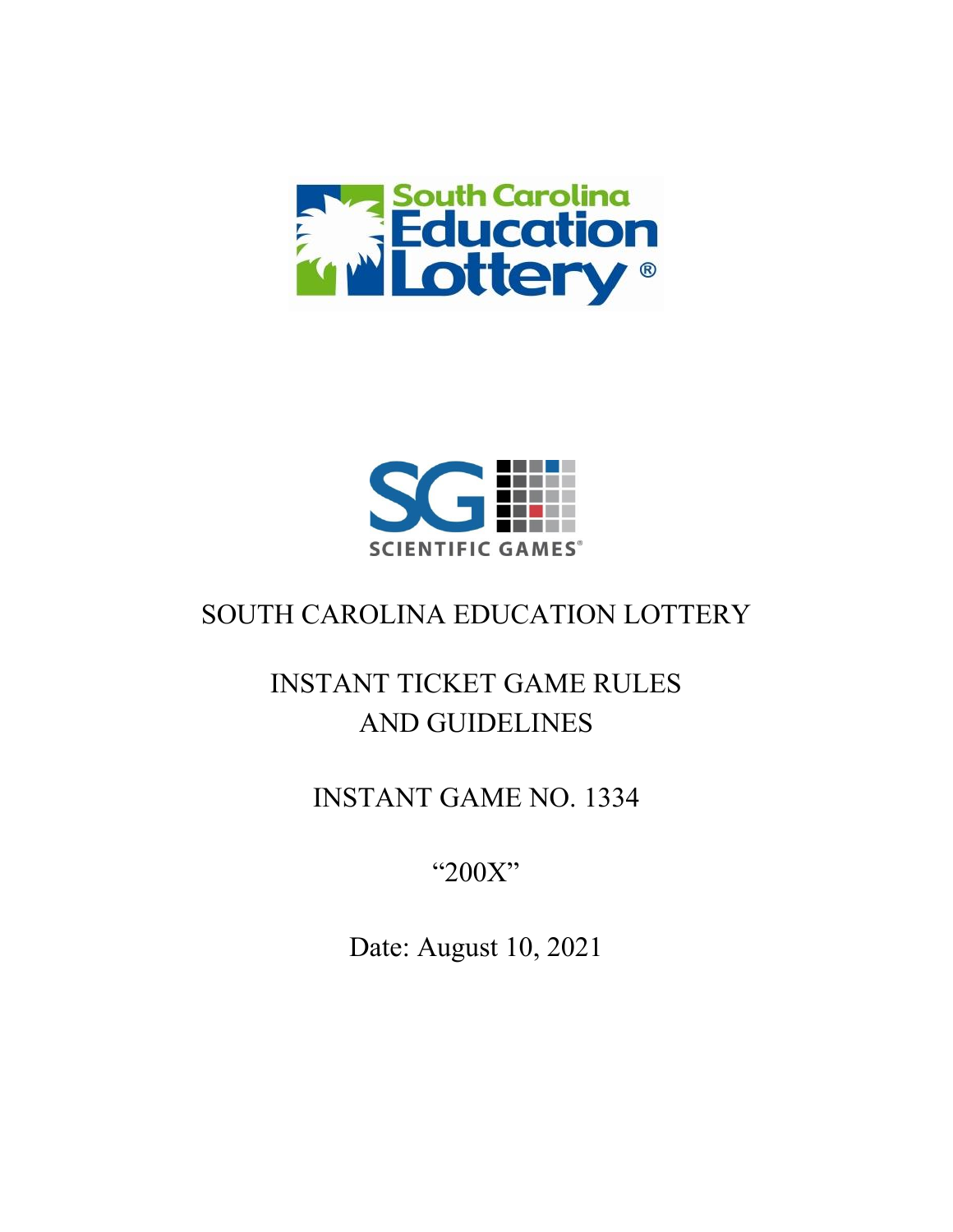### SOUTH CAROLINA INSTANT GAME NO. 1334 " $200X"$ **GAME RULES AND GUIDELINES**

### TABLE OF CONTENTS

| <b>INSTANT TICKET CLAIM PERIOD AND TICKET RESPONSIBILITY 6</b> |  |
|----------------------------------------------------------------|--|
|                                                                |  |
|                                                                |  |
|                                                                |  |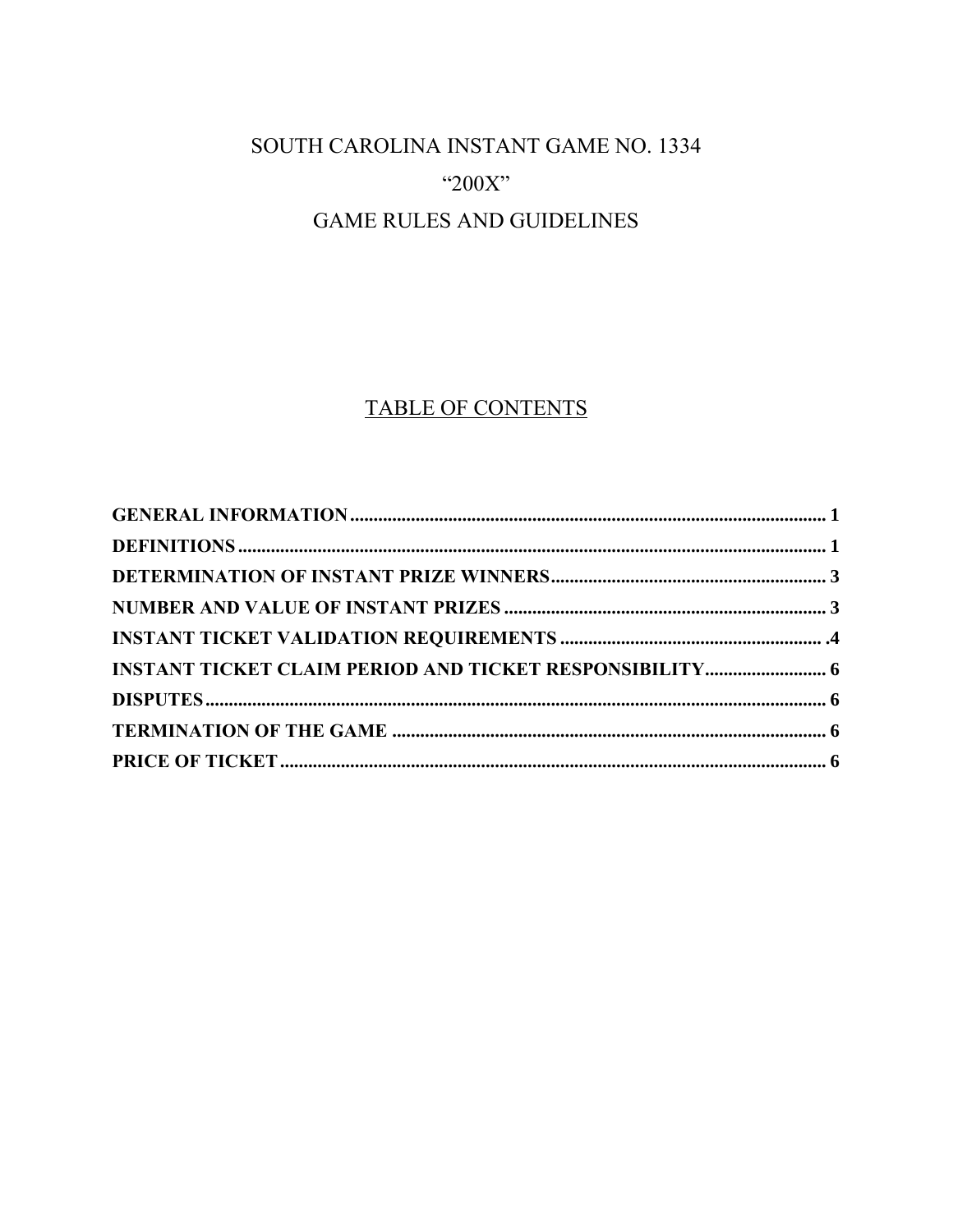#### <span id="page-2-0"></span>**Section 1 – GENERAL INFORMATION**

- 1.1 Game #1334 Rules are comprised of: (1) Act 59 of 2001, as amended; (2) the regulations of the South Carolina Education Lottery (SCEL); (3) any matter adopted by the SCEL Board of Commissioners; (4) the "Working Papers" for this game number which establish the game specifications and parameters; (5) the material presented in this document; and (6) any practices and procedures utilized by SCEL whether written or unwritten. The items cited above are incorporated by reference and are binding as if printed herein. Each numbered item cited shall have equal weight unless there is an inconsistency between or among the documents, in which case the document listed first shall control.
- 1.2 This game will be made available for sale at the discretion of SCEL and shall continue to be available for sale until SCEL establishes a date on which sales must end ("Last Day to Sell"). These rules are effective on the date the initial ticket allocation is sent to SCEL retail outlets. The "Last Day to Claim" a prize in this game will be at least ninety (90) days after the "Last Day to Sell". To determine if the "Last Day to Sell" and the "Last Day to Claim" have been established for this game, please go to [www.sceducationlottery.com](http://www.sceducationlottery.com/) and click on the "Instant Games" link. From this page, click on the instant game ticket (the game number, referenced in Paragraph 1.1, is displayed under the ticket). This information is also available in retail outlets at the SCEL green play station or you may ask the SCEL retailer for assistance. The "Instant Games" webpage also has a link to "Instant Game Closing Procedures".
- 1.3 By purchasing a ticket, the player is bound by these Rules.

### <span id="page-2-1"></span>**Section 2 - DEFINITIONS**

- 2.1 "Low Tier Prize" is a prize of \$20.00 and less. All other prizes are high tier prizes.
- 2.2 "Ticket" is a South Carolina Instant Game Number 1334 Ticket.
- 2.3 "Ticket Validation Code" is the unique eleven (11) digit number printed in the play area on the front of the Ticket underneath the game latex and overprint.
- 2.4 "Pack" is a pack of fanfolded Instant Game Tickets which are attached to each other by perforations, which the Retailer tears when the Retailer sells a Ticket.
- 2.5 "Pack-Ticket Number" is the fourteen (14) digit number of the form 1334-000001-0-000 (029), ink jet imaged on the back of the ticket in black ink
- 2.6 "Play Symbols" are the symbols that appear under the thirty-eight (38) play spots on the front of the ticket. Each Play Symbol is printed in black ink in Symbol Font in positive. Paragraph 2.7 and 2.8 illustrates the possible Play Symbols used.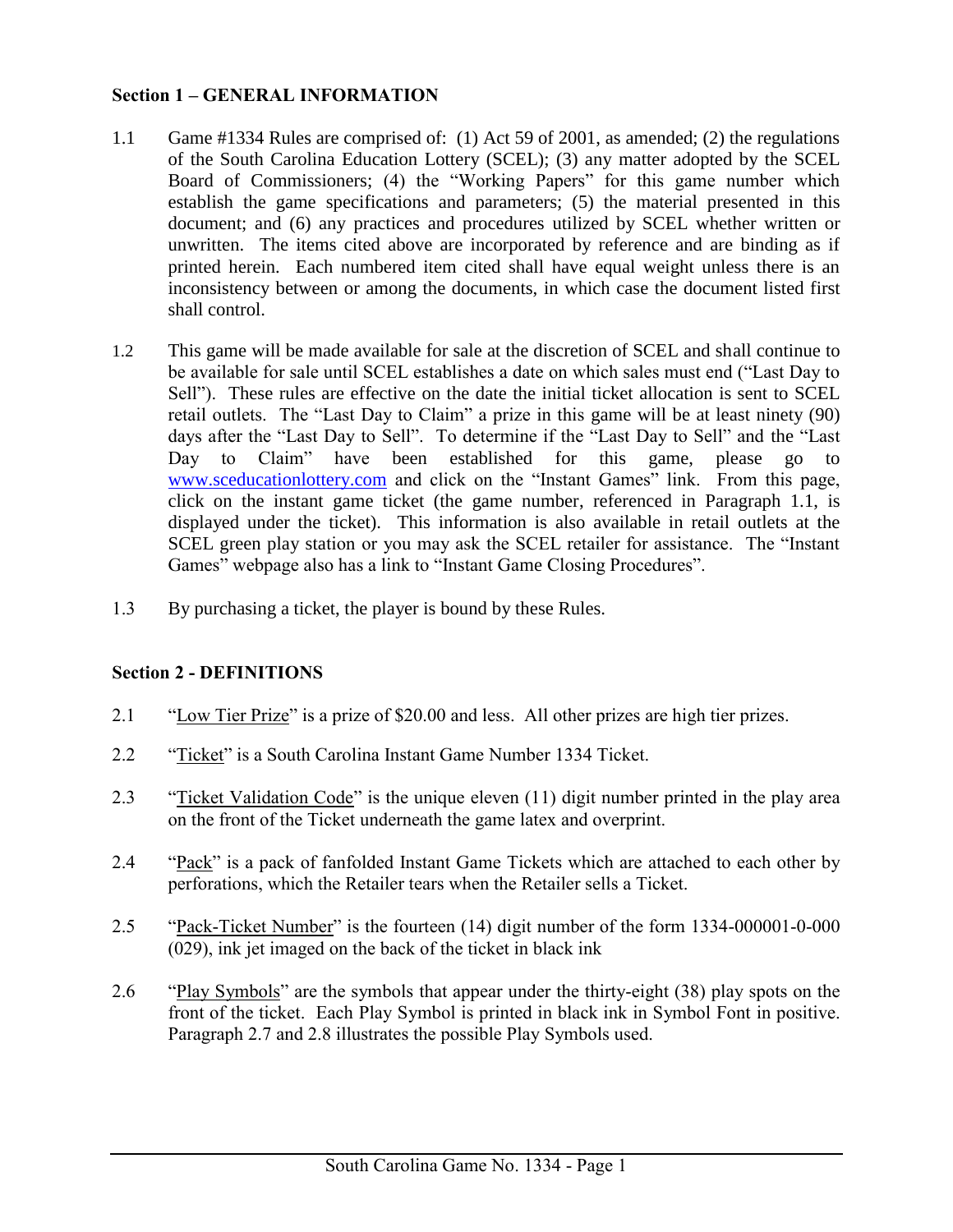2.7 Winning Numbers Play Symbols: There are eight (8) play spots. The Winning Numbers Play Symbols will be as shown below:

| 1<br>ONE           | 2<br>THO           | 3<br>THREE         | 4<br><b>FOUR</b>   | 5<br><b>FIVE</b>   | 6<br><b>SIX</b>    | <b>SEVEN</b>       | 8<br><b>EIGHT</b>  | 9<br><b>NINE</b>   |                     |  |
|--------------------|--------------------|--------------------|--------------------|--------------------|--------------------|--------------------|--------------------|--------------------|---------------------|--|
| 11<br><b>ELEVN</b> | 12<br><b>THLVE</b> | 13<br><b>THRTN</b> | 14<br><b>FORTN</b> | 15<br><b>FIFTN</b> | 16<br><b>SIXTN</b> | 17<br><b>SVNTN</b> | 18<br><b>EGHTN</b> | 19<br><b>NINTN</b> |                     |  |
| 21<br>THONE        | 22<br><b>THTHO</b> | 23<br><b>THTHR</b> | 24<br><b>THFOR</b> | 25<br><b>THFIV</b> | 26<br><b>THSIX</b> | <b>THSVN</b>       | 28<br><b>THEGT</b> | 9<br><b>THNIN</b>  | 30<br>THRTY         |  |
| 31<br>TRONE        | 32<br><b>TRTWO</b> | 33<br><b>TRTHR</b> | 34<br>TRFOR        | 35<br>TRFIV        | 36<br><b>TRSIX</b> | 37<br><b>TRSVN</b> | 38<br>TREGT        | 39<br><b>TRNIN</b> | 40<br>FORTY         |  |
| 41<br>FRONE        | 42<br><b>FRTWO</b> | 43<br><b>FRTHR</b> | 44<br>FRFOR        | 45<br>FRFIV        | 46<br><b>FRSIX</b> | 47<br><b>FRSVN</b> | 48<br>FREGT        | 49<br>FRNIN        |                     |  |
| 51<br>FYONE        | 52<br><b>FYTWO</b> | 53<br><b>FYTHR</b> | 54<br><b>FYFOR</b> | 55<br><b>FYFIV</b> | 56<br><b>FYSIX</b> | 57<br><b>FYSVN</b> | 58<br><b>FYEGT</b> | 59<br><b>FYNIN</b> | 60<br><b>SIXTY</b>  |  |
| 61<br>SXONE        | <b>SXTWO</b>       | 63<br><b>SXTHR</b> | 64<br><b>SXFOR</b> | 65<br><b>SXFIV</b> | <b>SXSIX</b>       | 6<br><b>SXSVN</b>  | 68<br><b>SXEGT</b> | 69<br><b>SXNIN</b> | 0<br><b>SEVENTY</b> |  |
|                    |                    |                    |                    |                    |                    |                    |                    |                    |                     |  |

2.8 Your Numbers Play Symbols: There are thirty (30) play spots. The Your Numbers Play Symbols will be as shown below:

| 1<br>ONE           | <b>THO</b>         | 3<br>THREE         | 4<br><b>FOUR</b>   | 5<br><b>FIVE</b>   | 6<br>SIX           | <b>SEVEN</b>       | 8<br><b>EIGHT</b>  | 9<br><b>NINE</b>   |                          |                      |        |               |                        |
|--------------------|--------------------|--------------------|--------------------|--------------------|--------------------|--------------------|--------------------|--------------------|--------------------------|----------------------|--------|---------------|------------------------|
| 11<br><b>ELEVN</b> | 12<br>THLVE        | 13<br><b>THRTN</b> | 14<br>FORTN        | 15<br><b>FIFTN</b> | 16<br><b>SIXTN</b> | 17<br><b>SVNTN</b> | 18<br>EGHTN        | 19<br><b>NINTN</b> |                          |                      |        |               |                        |
| 21<br><b>THONE</b> | 22<br>THTHO        | 23<br>THTHR        | 24<br><b>THFOR</b> | 25<br><b>THFIV</b> | 26<br><b>THSIX</b> | 27<br><b>THSVN</b> | 28<br>THEGT        | 29<br><b>THNIN</b> | 30<br>THRTY              |                      |        |               |                        |
| 31<br>TRONE        | 32<br>TRTWO        | 33<br>TRTHR        | 34<br><b>TRFOR</b> | 35<br>TRFIV        | 36<br><b>TRSIX</b> | 37<br><b>TRSVN</b> | 38<br>TREGT        | 39<br>TRNIN        | 40<br>FORTY              |                      |        |               |                        |
| 41<br><b>FRONE</b> | 42<br><b>FRTWO</b> | 43<br><b>FRTHR</b> | 44<br><b>FRFOR</b> | 45<br>FRFIV        | 46<br><b>FRSIX</b> | 47<br><b>FRSVN</b> | 48<br>FREGT        | 49<br><b>FRNIN</b> |                          |                      |        |               |                        |
| 51<br><b>FYONE</b> | 52<br><b>FYTWO</b> | 53<br><b>FYTHR</b> | 54<br><b>FYFOR</b> | 55<br><b>FYFIV</b> | 56<br><b>FYSIX</b> | 57<br><b>FYSVN</b> | 58<br><b>FYEGT</b> | 59<br><b>FYNIN</b> | 60<br><b>SIXTY</b>       |                      |        |               |                        |
| 61<br><b>SXONE</b> | 62<br><b>SXTWO</b> | 63<br><b>SXTHR</b> | 64<br><b>SXFOR</b> | 65<br><b>SXFIV</b> | 66<br><b>SXSIX</b> | 67<br><b>SXSVN</b> | 68<br><b>SXEGT</b> | 69<br><b>SXNIN</b> | 7<br>0<br><b>SEVENTY</b> | 10)<br><b>WIN1OX</b> | WIN2OX | <b>WINSOX</b> | <b>WIN100X WIN200X</b> |

2.9 Prize Symbols: There are thirty (30) prize spots. The Prize Symbols will be as shown below:

| TEN DOL          | FTN DOL.         | TWY DOL                 | THY FIV        | $$10.00$ \$15.00 \$20.00 \$25.00 \$50.00<br>ETY DOL. | \$100<br><b>ONE HUN</b> | \$150<br>ONE FTY |                                                              |
|------------------|------------------|-------------------------|----------------|------------------------------------------------------|-------------------------|------------------|--------------------------------------------------------------|
| \$200<br>TWO HUN | \$250<br>TWHNFTY | <b>\$300</b><br>THR HUN | <b>FIV HUN</b> | ONE THO                                              | TWO THO                 | TEN THO          | \$500 \$1,000 \$2,000 \$10,000 \$500,000<br><b>FVHUN THO</b> |

2.13 Legends:

#### **YOUR NUMBERS WINNING NUMBERS**

2.14 A Non-Winning Ticket is defined as a South Carolina Instant Game 1334 Ticket which is not intended to be a winning Ticket.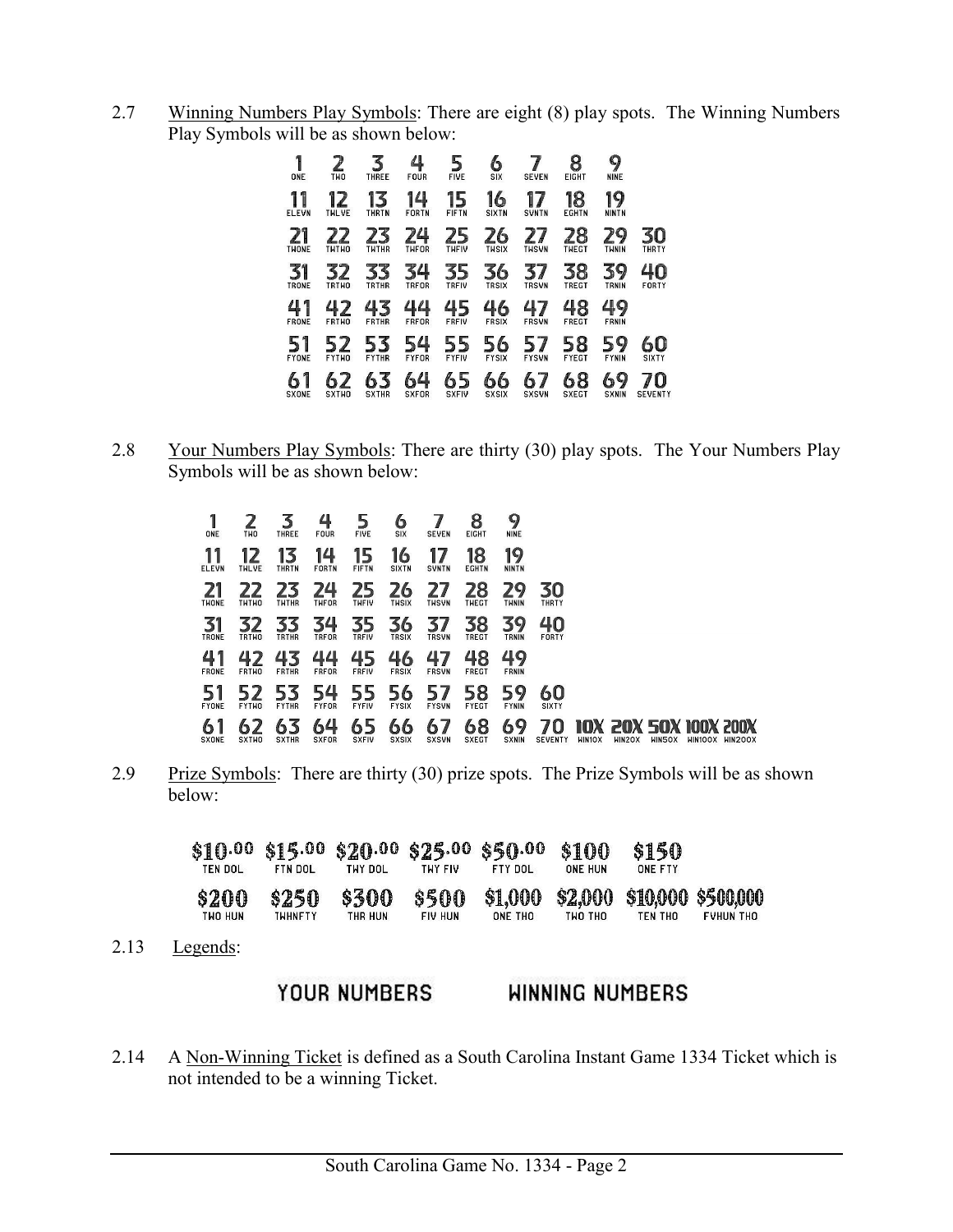#### **Section 3 - DETERMINATION OF INSTANT PRIZE WINNERS**

3.1 The following subparagraphs specify how a winner of an instant cash prize is determined in Instant Game 1334.

Match any of YOUR NUMBERS to any of the WINNING NUMBERS, win the PRIZE shown for that number. Reveal a "10X" symbol, win 10 TIMES the PRIZE shown for that symbol. Reveal a "20X" symbol, win 20 TIMES the PRIZE shown for that symbol. Reveal a "50X" symbol, win 50 TIMES the PRIZE shown for that symbol. Reveal a "100X" symbol, win 100 TIMES the PRIZE shown for that symbol. Reveal a "200X" symbol, win 200 TIMES the PRIZE shown for that symbol.

<span id="page-4-0"></span>

| \$10      | (ten dollars)                         |
|-----------|---------------------------------------|
| \$15      | (fifteen dollars)                     |
| \$20      | (twenty dollars)                      |
| \$50      | (fifty dollars)                       |
| \$100     | (one hundred dollars)                 |
| \$150     | (one hundred fifty dollars)           |
| \$200     | (two hundred dollars)                 |
| \$250     | (two hundred fifty dollars)           |
| \$300     | (three hundred dollars)               |
| \$500     | (five hundred dollars)                |
| \$1,000   | (one thousand dollars)                |
| \$2,000   | (two thousand dollars)                |
| \$10,000  | (ten thousand dollars)                |
| \$500,000 | (five hundred fifty thousand dollars) |
|           |                                       |

- 3.2 No portion of the Point of Sale material(s) display printing nor any extraneous matter whatever shall be usable or playable as a part of the Instant Game.
- 3.3 In all events, the determination of prize winners shall be subject to the general Ticket Validation Requirements set forth in Section Five (5) of these Rules and the requirements set out on the back of each Instant Game ticket.
- 3.4 The Ticket Validation Code (including any portion thereof) is not a Play/Prize Symbol and is not usable as such.

#### **Section 4 – NUMBER AND VALUE OF INSTANT PRIZES**

4.0 Four million eight hundred thousand (4,800,000) tickets were ordered for this game. Based upon this order, the value, and number of prizes programmed in this game are as follows:

<span id="page-4-1"></span>

| INSTANT      | <b>APPROXIMATE NUMBER</b> | <b>CHANCES OF</b> |
|--------------|---------------------------|-------------------|
| <b>PRIZE</b> | <b>IN THE GAME</b>        | <b>WINNING</b>    |
| \$10         | 640,000                   | 1:7.5             |
| \$15         | 480,000                   | 1:10.00           |
| \$20         | 120,000                   | 1:40.00           |
| \$50         | 86,640                    | 1:55.40           |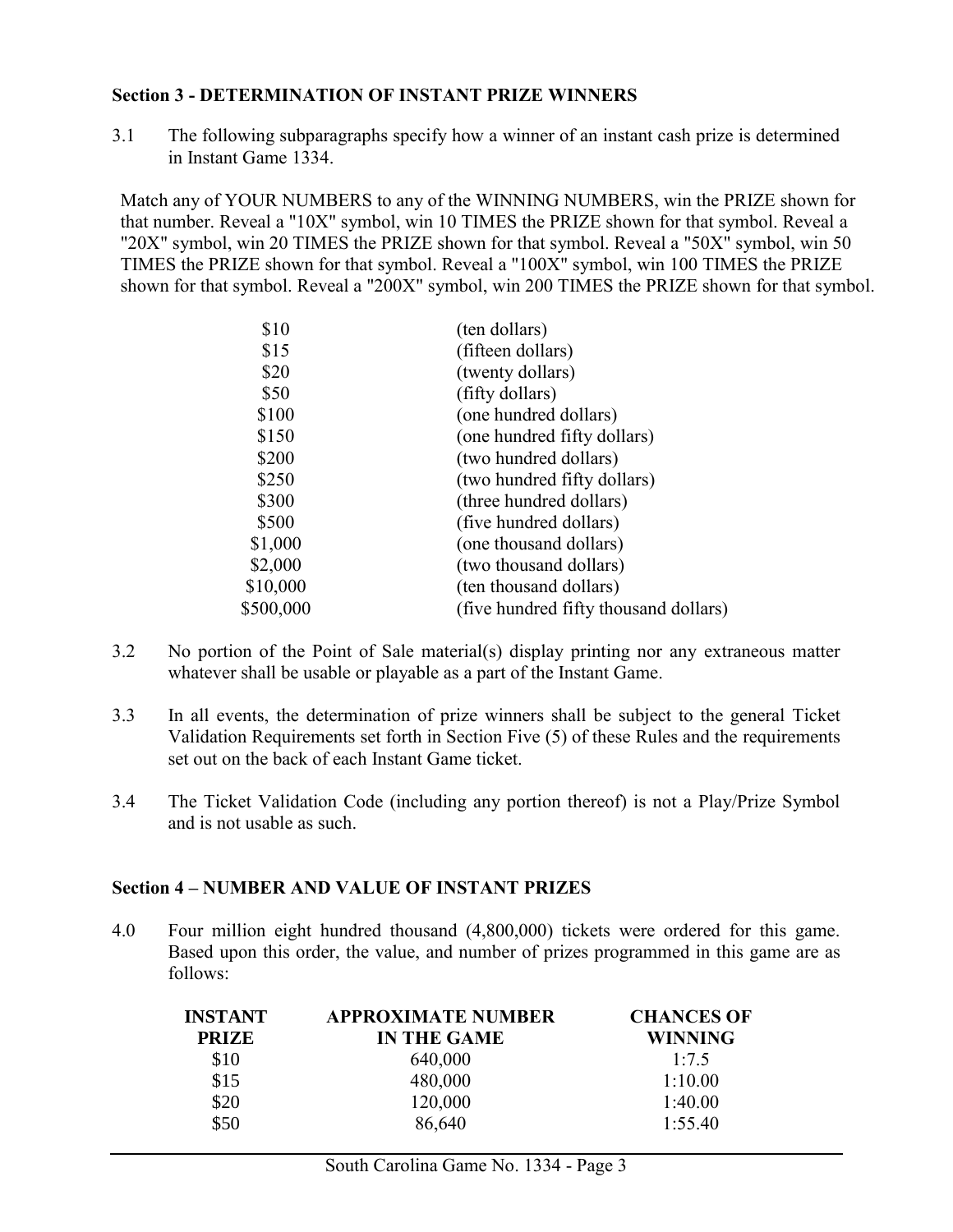| \$100<br>46,760 | 1:102.65     |
|-----------------|--------------|
| \$150<br>3,200  | 1:1,500.00   |
| \$200<br>5,920  | 1:810.81     |
| \$250<br>1,200  | 1:4,000.00   |
| \$300<br>8,000  | 1:600.00     |
| \$500<br>3,600  | 1:1,333.33   |
| \$1,000<br>880  | 1:5,454.55   |
| \$2,000<br>200  | 1:24,000.00  |
| \$10,000<br>79  | 1:60,759.49  |
| \$500,000<br>6  | 1:800,000.00 |

#### OVERALL ODDS OF WINNING ARE 1 in 3.44

THE ODDS AND TOTAL NUMBER OF PRIZES ARE BASED ON THE TICKETS ORDERED (4,800,000) AND NOT THE QUANTITY OF TICKETS ACTUALLY DELIVERED TO SCEL WHICH MAY VARY AS ALLOWED IN THE WORKING PAPERS FOR THIS GAME.

THE OVERALL ODDS OF WINNING ARE 1 in 3.44. This DOES NOT mean that there is a winning ticket in every three (3) tickets. The prizes listed above are distributed randomly throughout all of the tickets in this game by programming parameters established by SCEL in the Working Papers. If you have any questions about the odds or prizes contact SCEL at [www.sceducationlottery.com](http://www.sceducationlottery.com/) by clicking "Contact Us" on the homepage.

#### <span id="page-5-0"></span>**Section 5 - INSTANT TICKET VALIDATION REQUIREMENTS**

In addition to all of the other requirements in these Rules and as printed on the back of each Instant Game Ticket, the following Validation Requirements will apply with regard to the Instant Game Tickets in South Carolina Instant Game Number 1334.

- 5.1 To be a valid Instant Game Ticket, all of the following requirements must be met:
	- A. Exactly one (1) Play Symbol and Caption must appear under each of the thirty-eight (38) rub-off spots and exactly one (1) Prize Symbol and Caption must appear under the thirty (30) Prize Box rub-off spots on the front of the Ticket.
	- B. Each of the thirty-eight (38) Play Symbols and Captions and thirty (30) Prize Symbols and Captions must be present in its entirety and be fully legible.
	- C The Ticket shall be intact. The SCEL Director of Security, or a designee, shall determine whether a Ticket is intact and the SCEL Executive Director, in his sole discretion, may affirm or reverse the initial determination.
	- D. The Pack-Ticket Number and Ticket Validation Number must be present in their entirety and be fully legible. The Ticket Validation Number shall correspond, using SCEL's codes, to the Play and Prize Symbols on the Ticket.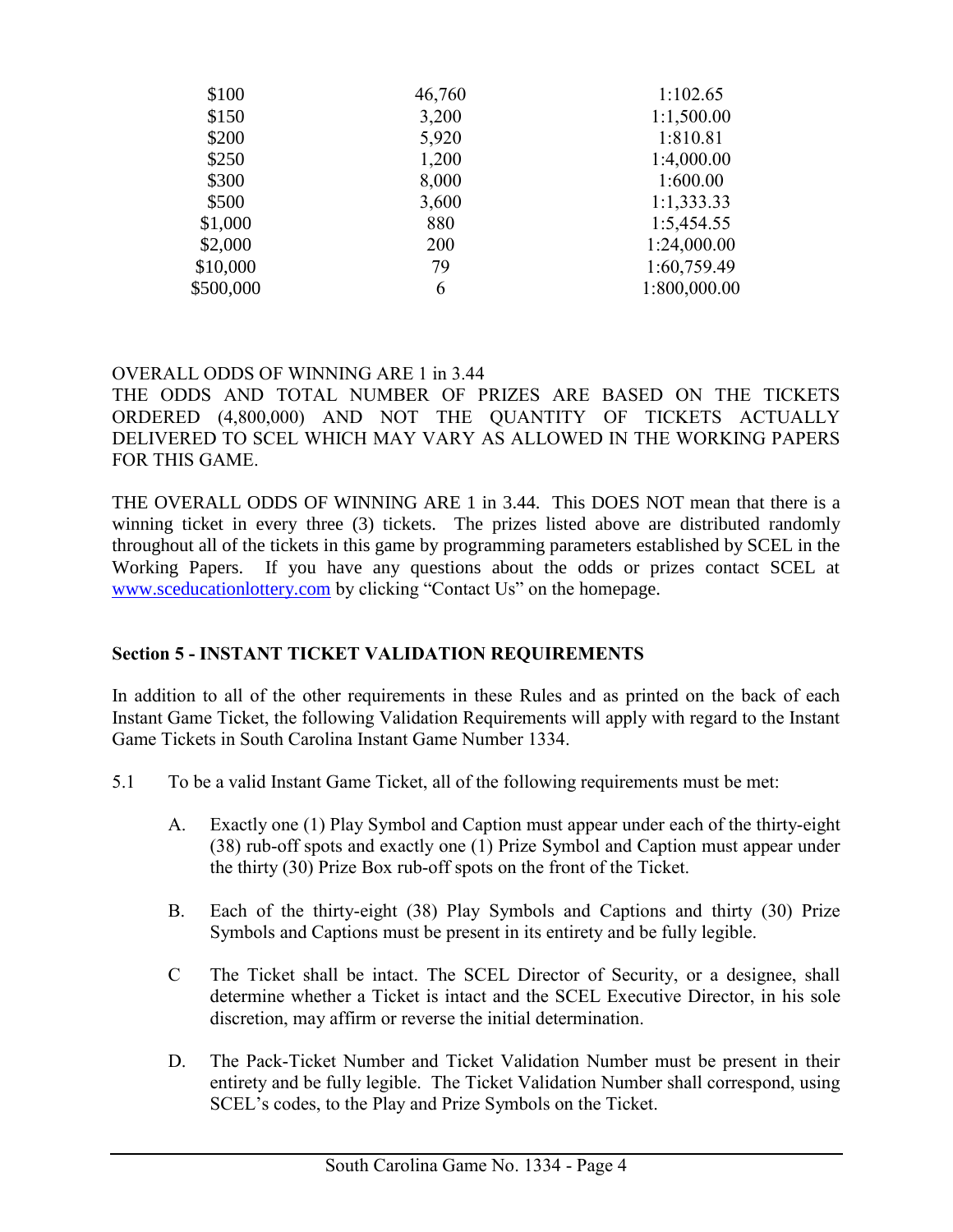- E. The Ticket must not be mutilated, altered, unreadable, reconstituted, or tampered with in any manner that prevents reliable validation.
- F. The Ticket must not be counterfeit in whole or in part.
- G. The Ticket Validation Number and the Pack-Ticket Number shall be printed in gray-black ink.
- H. The Ticket must have been issued by SCEL in an authorized manner. The Ticket must have been purchased from SCEL or a licensed Retailer and, subject to the provisions of Section 6, presented by the proper holder for validation.
- I. The Ticket must not be stolen nor appear on any list of omitted Tickets on file with SCEL.
- J. The Play & Prize Symbols and Captions and Ticket Validation Number must be right side up and not reversed in any manner.
- K. The Ticket must be complete, and not miscut, and have exactly one (1) Play Symbol and Caption under the thirty-eight (38) Play Symbols on the front of the ticket, exactly one (1) Prize Symbol and Caption under the thirty (30) Prize Symbols on the front of the ticket, and one (1) Validation Number on the ticket.
- L. The Validation Number of an apparent winning Ticket must appear on SCEL's official list of Validation Numbers of winning Tickets and must not have been previously paid as determined by SCEL's computer gaming system.
- M. The Ticket must not be blank or partially blank, misregistered, defective or printed or produced in error.
- N. Each of the thirty-eight (38) Play Symbols and Captions and thirty (30) Prize Symbols and Captions must be exactly one of those described in paragraphs 2.6, 2.7, 2.8 and 2.9.
- O. Each of the thirty-eight (38) Play Symbols and Captions and thirty (30) Prize Symbols and Captions must be printed in the Symbol Font and must correspond precisely to the artwork on file at SCEL. The Ticket Validation Numbers must be printed in the Validation Font and must correspond precisely to the artwork on file at SCEL.
- P. The display printing must be regular in every respect and correspond precisely with the artwork on file at SCEL.
- Q. The Ticket must pass all additional validation tests of SCEL.
- 5.2 A Ticket that fails any of SCEL's validation tests is invalid and ineligible for any prize. SCEL may replace an invalid Ticket with an unplayed Ticket from the same game or any other game. If a defective Ticket is purchased, the only responsibility or liability of